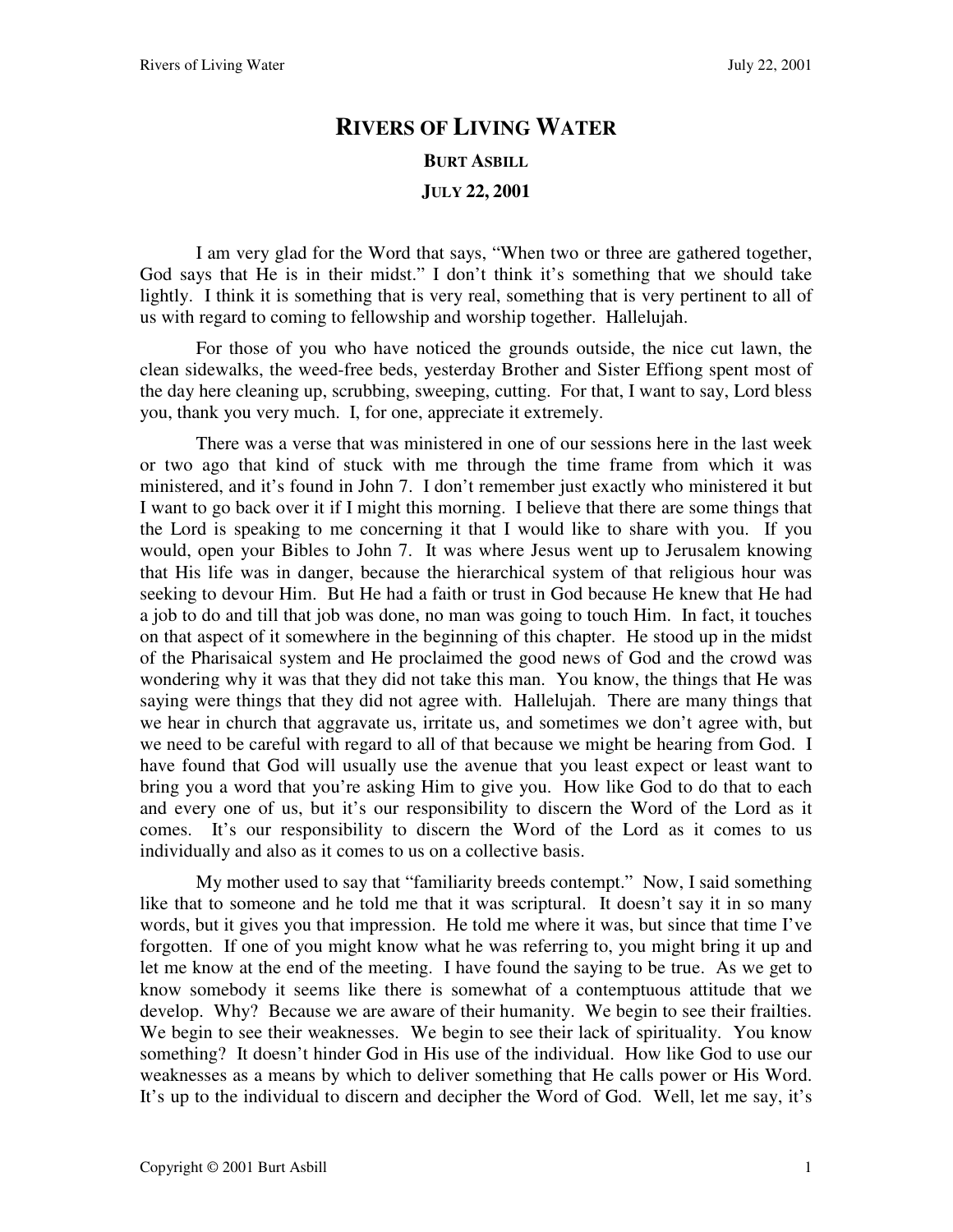up to the individual to discern the Word of God; it's up to the Holy Ghost to decipher it. Then we are held accountable for the decision or the action that we make with regard to the thing that we heard. Why? Because you have the Holy Ghost. Because you have the Blood of Jesus. Because God has done everything that He might possibly do to elevate you into a position of understanding. You have to utilize the tools and the equipment He gives you. Hallelujah.

I'm so very glad for the experiences that God has brought me through, the many different hats that He has caused me to wear. I worked in a finance company. I wore a finance hat. I worked in a sales position. I wore a sale's hat. I worked as a farmer. I wore a farmer's hat. I worked as a carpenter. I wore a carpenter's hat. In every situation there was something that was given to me by which I could do the job that I was hired to do. Hallelujah. If I was a carpenter and I came to work without any tools... Now, I don't know, I don't think it's quite like it used to be. But when you were hired to do a job, you were required to bring your own tools. Absolutely.

 I had to learn to properly use the tools I was going to be using on the job. Hello? I've seen some people take saws and I just have to cringe or turn around and walk away because of the way that they use them. Now, that doesn't mean that all of my habits of using tools are good, because they're not. But the fact of the matter is, I have seen many people get hurt because of their carelessness with a tool. Take the automobile. It is capable of doing much damage. In a moment, in the twinkling of an eye, it can change or eradicate a life. With just a twist of the arm, a looking away or whatever it might take, as a result of that there is much damage that sometimes will take a lifetime of experience to get over. God gives us tools. He gives us tools by which we might become or be made or conformed, as the Bible says, unto His image. (Romans 8:29) God is in the business of changing us and He has provided for us all the accoutrements by which we might be able to do the thing that has been given unto us to do. Hallelujah.

I can relate to Sister Patty's cry because I have to deal with a human nature. It is after the family of Asbill and Elsberry and anything else that might be thrown in there back along the way. I know that there is German. I know that there is English. I don't know what else might be in there. According to my father there could be a whole lot of things that I wouldn't want to confess to. But the fact of the matter is, all of it is devoted, it is concentrated, it is dedicated to eradicating my spirituality because none of it is after the nature or the heritage of what we call God. None of it has the qualities or the godliness of the nature that we call God. All of it is under the dominion (and incorporated into it) of the satanic, diabolical wickedness of that entity that we call devil. Unless you and I can come to some understanding of that, we are defeated before we start, because we are not aware of the enemy with which we are to contend. Hallelujah.

Peter and I were talking, kind of reminiscing, I guess, about a radio or television comedian by the name of Flip Wilson. I don't know if any of you knew or heard of him, but he coined the phrase (and I sometimes think God uses the donkey to bring out a revelation of a spiritual truth or, man might say, a spiritual malady), "The devil made me do it." We think that all of our problems are based on the entity of wickedness or diabolical reasoning that we call devil. Now, I certainly don't want to demote him or relieve him of that position of wickedness, because I believe that he is the lord of darkness. I believe that he is the lord of wickedness. I believe that his nature is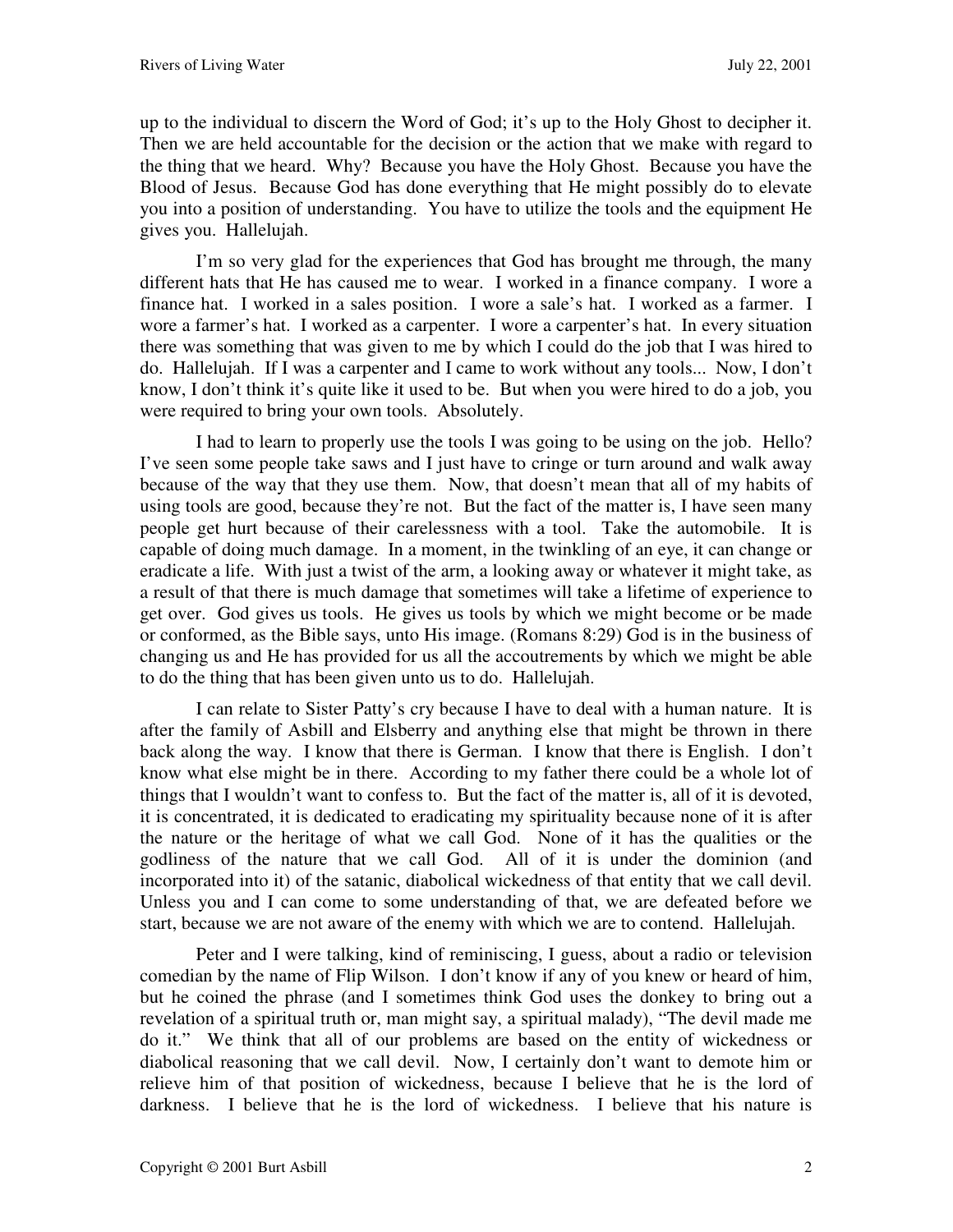destruction, because the Bible calls him Apollyon. Apollyon, in the Greek, means 'the destroyer'. Hallelujah. But he has a lot of destroyer-ites. Now, I'm not talking about the demonic kingdom of which his realm is comprised. The demons, the principalities, they're all very real. Hallelujah. They're all very evident in our lives and in the environments in which we live. All you have to do is pick up a newspaper and read it and you've got the local, daily, and national diabolical news. Hello? They promote nothing but wickedness and tell you all of the evilness that is going on in the world. Sometimes they're touting and tooting and blowing their horn and sometimes, not very often, it's as though they're aghast at what happened. Hallelujah. All of it is designed to do one thing and that is to bring you into a position of subjection to the thought of a diabolical and wicked power that is to rule and govern your life and my life. By some means, you and I accept it. We accept it. Now, I don't know what it does for you when you read something that is diabolical. I see a lot of articles that come across our desk for the KIT publication of Signs of the Times, and it does something inside of me because of which I have to get away or get out and begin to pray and ask God to intervene for His people. It stirs something in my soul that begins to make me make a demand upon God that He begin to work within the fabric of my character, within the fabric of my being, something, hallelujah, that is powerful enough to resist the flood that is coming against me. Hello? Do you understand that in Revelation it talks about the flood of dirty water that was going to be spewed out of the mouth of the dragon? Now, I don't think there's anything righteous about USA Today. I don't think there's anything righteous about The Herald, The Tribune or whatever else magazine or newspaper, Newsweek. I don't think there's anything righteous about it. I think those that are involved in it, for the most part, as far as the hierarchical system is concerned, are people that need to be redeemed, are people that are under the control of Satan. I think that most of the newscasters, most of the news writers, most of the articles of those who write news, are under the influence of their demonic nature. Hallelujah. So, the thing they're going to pen, the thing they're going to write, is not going to be for the purpose of edifying you as a Christian. It can't be. It's in diametrical opposition to the aspect of *CHRIST IN YOU THE HOPE OF GLORY.*

Let's bring it down from that arena into the arena in which we live and we work. Hallelujah. Not all of us are privileged to work under a "Christian" environment. Even in the "Christian" environment, how Christian are those that are over you, and how much do they desire righteousness more than they desire prosperity? Hallelujah. Sometimes Christians have double-standards. Not sometimes, I should say, most times. Doublestandards. They go to church on Sunday, but on Monday, Tuesday, maybe Wednesday, they clean up their act a little bit because they have to go to church Wednesday night. I don't know. I do know that there is a double-standard in that type of environment and if there is no Christian in the hierarchical system, then you are sitting under the supervision of some diabolical mind that is under the influence of the prince of demons. Hallelujah. What this world is in need of are saviors! Hallelujah. What this world is in need of is kingdom of God believing people who desire to see the governments of God established within the confines of the environment in which they have been placed! You know, it's all in the purpose and the plans of God from the very beginning. Sometimes you and I lose that focus, I think. We lose it because of our day-to-day daily grind, day-to-day daily living, day-to-day thing of having to survive and having to do our business and go about and eke out our living. Hallelujah. So God is desirous to see, I believe, in the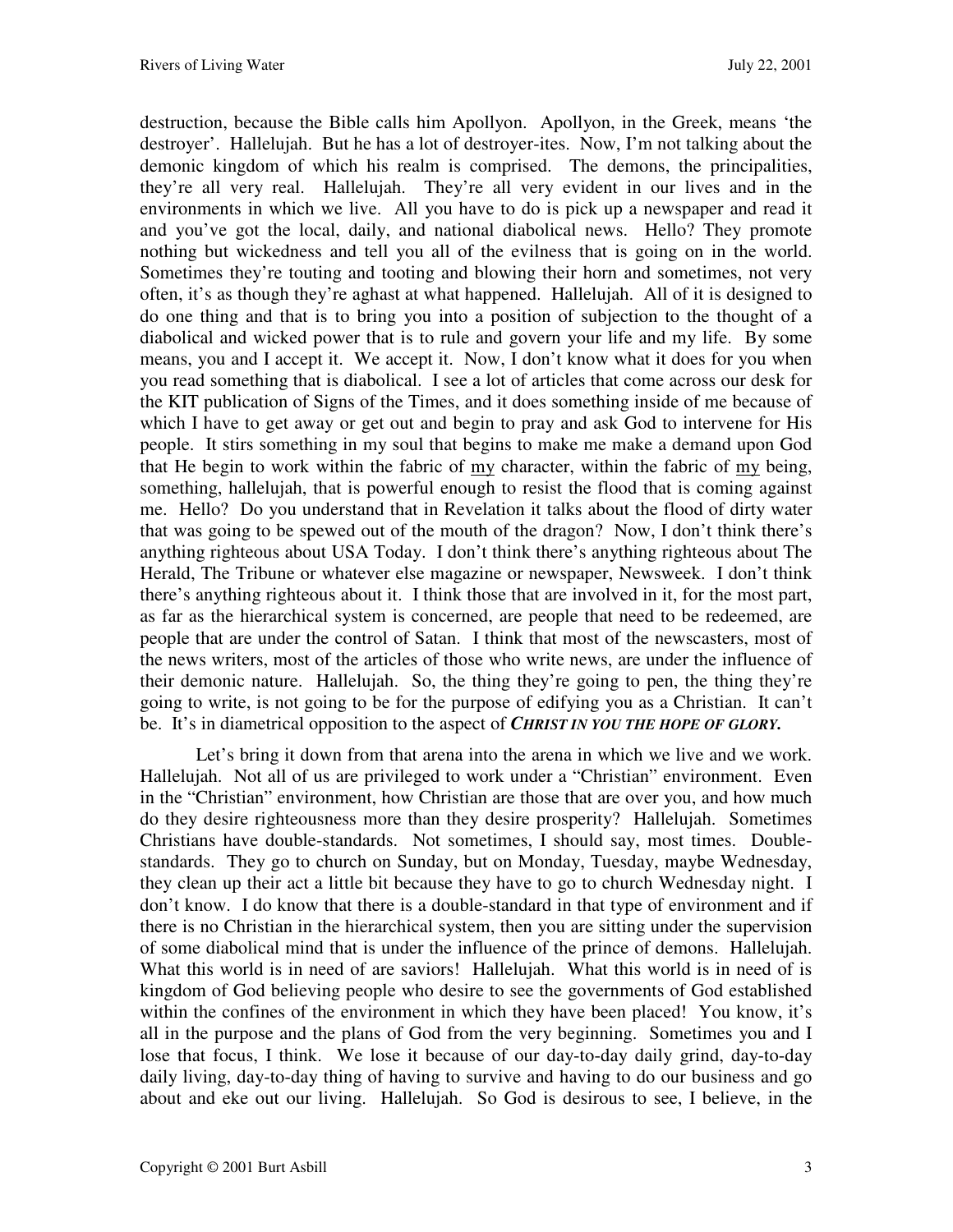midst of the land, wells of living water. Wells of living water. He's desirous to see those that have an ability to penetrate the veil of your flesh at any given time and any given circumstance, against any given foe or contention that you find yourself in. I don't know, maybe you're not, but when I say we, just give me the grace to think I'm talking about me, or me and mine. We are somewhat, if not more than somewhat, near-sighted people. We all need to go to the physician and have him give us glasses for near-sightedness so that we can see beyond the immediate point of pressure and the life that we are living that we are being called to have an eternal focus, a focus that would be God oriented. Hallelujah.

It says in verse 37 of John chapter 7, it said, *IN THE LAST DAY, THAT GREAT DAY OF THE FEAST...* I believe that there is a last day. I believe that there are last days. I believe that we are living in the last days. I believe that there is nothing in the Bible that is not written for a purpose and is not pertinent to your situation and my situation. You know, if you're making a decision that involves your life and the lives of others, you better be sure that the decision that you are making is Biblical. I'm not talking about inconsequential decisions as to whether I eat lunch or not. That's inconsequential, you understand. I'm not going to live or die by the fact of whether I eat lunch or I don't eat lunch. I'm talking about decisions that affect my future. Now, I'm just talking about my own personal set of situations. I'm not talking about yours, although it might touch yours, and if it touches yours, don't get mad at me, I'm sorry. Hallelujah.

You know, I can make a decision to buy a car. In order for me to buy that car, I have to do certain things that have irreversible consequences. They're irreversible to me. Now, some people can buy a car and just give the car back if they decide they don't want the car anymore. I can't do that. Do you know that? I can't do that. Some people can run up a lot of bills and then when they can't pay the bills anymore, they go out and they file bankruptcy. Hello. It's done every day. It has been done over and over. When I was working in the finance company, that's what people would do and then they'd turn around after their bankruptcy was all set and go out and do the same thing all over again, and because the world is under the diabolical mind, the diabolical merchant is willing to give the diabolical action of selling goods back to the person who they had to write off the month before! Hallelujah! But I have to make a decision based upon what the will of God is for me and the consequences of the decision that I make and how it will affect me down the road, and I don't know that unless I go to God about it. Hallelujah! Hallelujah.

I remember years back I desired to be normal, to be considered part of the normalcy of humanity in the aspect of what different ones were doing. I had a family that was young and growing up and we needed a place to live. I was thinking, "Well, I need to buy a house." Now, it's not that I like renting, I don't necessarily like to rent, but I find that there's an advantage in that. I just have to give my landlord notice when I want to or when the Spirit of God moves me, that I'm moving. I can pack my stuff (which doesn't really require a whole lot of effort) and we can move wherever the Lord has us to move. Anyway, I went to God about buying a house. I'm talking about when I was in my late twenties, early thirties, and I sought God very diligently about buying a house because I wanted to be normal. I wanted my family to have security. I wanted my family to have roots. I wanted my family to feel like they were normal. I wanted my family to be like the Joneses. My kids would not have to put up with the peer pressure, "We own a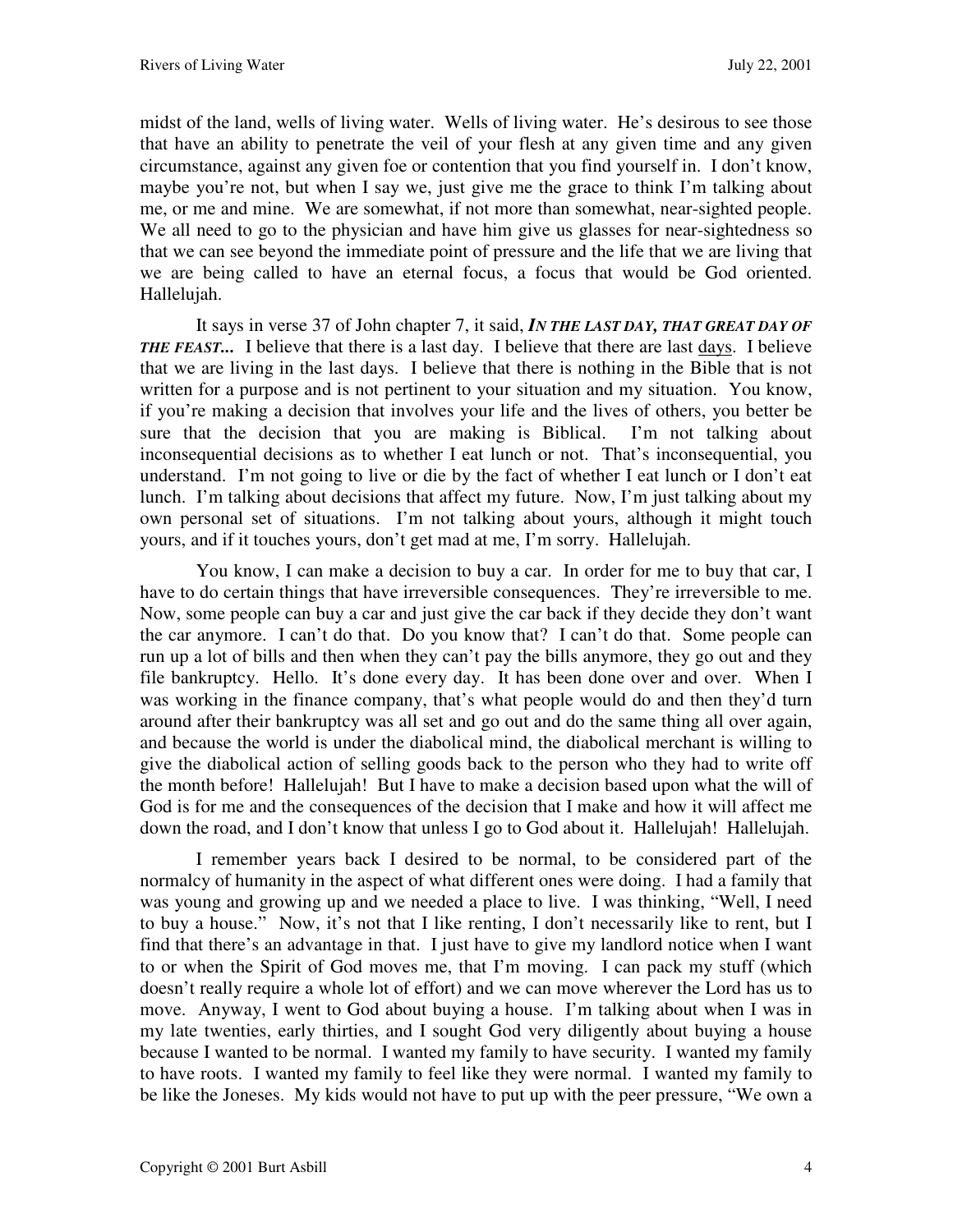house, your daddy just rents." I wanted all of those attributes that were pertinent with the idea of buying a house and, of course, I used all of the mental, intellectual manipulation with God that we use with ourselves. "Well, God, think of the investment. Oh, think of the..." You know, I've heard it, I've heard it, I've heard it and I've heard it and I've heard it rehearsed over and over again by different individuals - the investment, the this and the that and all the things that go with it, the financial return. Oh, yes, and then when everything's left, you can sell it and you have all of that left-over money. Hallelujah. I used all of that with God. I sought God for a number of weeks, a number of months, until God finally got me quiet enough to where one day when I was out working for my dad in the orchard, God spoke to me. He spoke to me out of the scripture and He told me to go and to look at the place in the Bible where it was detailing the lives and the things that were to be given as an inheritance to the children of Israel. When I got to the part of the Levite, they had neither lands nor homes, but they were given places by gratuitous virtue, I might say, of the house of Israel where which they were to abide and to dwell. There was the Levitical nation and God said to me, "You are a Levite." That settled the issue. That settled the question. I've never asked God one time, "Should I buy a house?" It doesn't mean that I have not wanted to buy a house. You see people buying houses and making money. You see people building their homes and moving into them. You see people doing this and that. All of these people moving around and you, of course, want to be part of that place of humanity and to enjoy the comfort which they seem to be having in what they're doing. But I have never once gone back to God and said, "Can I buy, can I move, can I be like them?" I'm not meaning "them" in a derogatory sense. Hello? Don't get what I'm saying wrong or get it twisted up, I'm not saying that. I'm saying for me, the issue is settled. Now, that doesn't mean I'll never buy a house, because God could say to me, "Buy this house." You hear me? I have to be open to the moving of the Holy Ghost. I have to utilize the tools. But for me to come to God and require or request Him for that provision is out of the question. He's settled it because He said or gave me a definite direction with regard to that issue. You and I have to have the mind of God.

You know, I remember growing up and with a young family and what not, I wanted a car that was trustworthy. Oh, yes, I wanted a car that wouldn't break down and leave my family stranded somewhere out in the boondocks, and I did not believe in debt. Did you know that? I did not believe in debt. I was not going to go into debt for a car. So I saved my money. We worked and we scraped and we penny pinched and we saved our money. And all the time I was saving my money, I was doing research as to what is the best car to buy. I was looking at all the reviews. I was going to Consumer Guide. I was going down and looking at the best auto to buy magazine. I was looking at automotive mechanics magazines. I was looking at all of the ratings and for a year, I was saving. I was saving more than a year until we accumulated enough money to buy a brand new car. Hallelujah. Hallelujah. I did not inquire of God, though, as to whether I could spend my money on this new car. I figured because I was addressing the principal of debt, because I was being diligent in my stewardship in discovering the best auto to buy that God would, I assumed, bless my effort and give me a car that would LAST FOREVER! So I went out and I bought one of those hatch back Hondas. One of the first ones that came on the market here, well, it wasn't the first one, but it was of the later series when they were beginning to really come on strong. I went and bought this car. It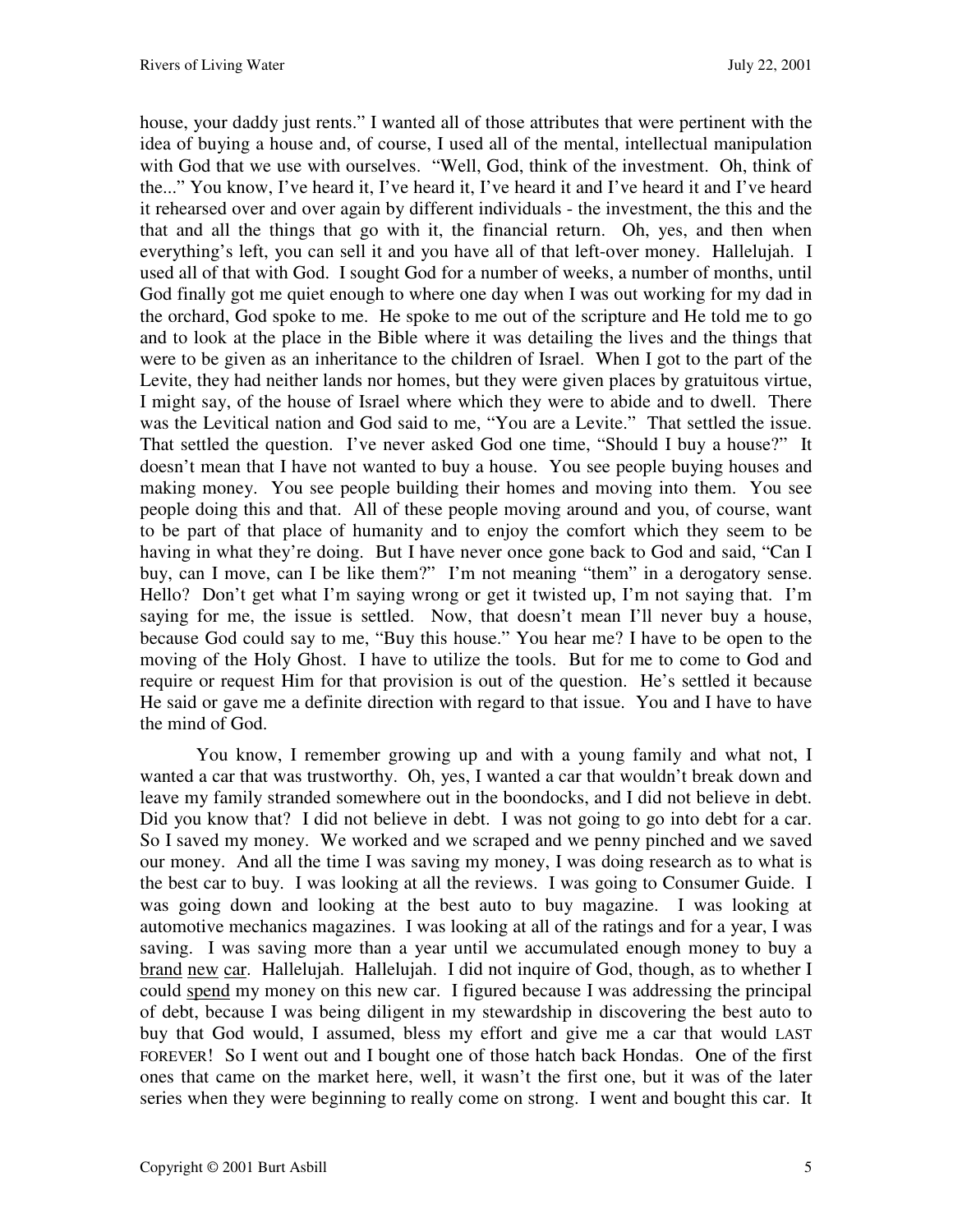was wonderful! It was just great! I was driving this new car and it had air conditioning! Hallelujah! I was comfortable! My family was comfortable! But boy, you better not scratch it. Better not even get close to it. You know who put the first dent in it? Jacking it up one day, changing my own oil and the jack handle came up and put a big old dent right in the nose! In the front of it! You know what happened the day the warranty ran out? The engine blew up. Everyone is telling me how wonderful these Honda's were and I'm sitting here with a piece of inoperable junk. Well, that Honda gave me trouble for the next two years. It used more oil than gas. I took it to Florida, and it took me and my family almost two months to get to Florida. How's that for not being stranded out somewhere in the boondocks? Mmmh? It was a four day trip. It took me two months! I rebuilt the motor twice on the way! All the time God was using the whip on my back, using the whip. When we came back from Florida, it did it to me again. We broke down in Georgia and we had to have the thing fixed in Georgia. Boy, I'll never stop to have a car fixed in Georgia! They took my arm, they took my leg and then they took my wallet. There wasn't anything left when they got finished with me! And you know what? It made it as far as Omaha, Nebraska, and it did it again! "Well," I said, "This is enough. This is enough. This is enough." So I was trying to peddle the car. I had four kids and a wife and we were 3,000 miles away from home. You know what? I got just enough to buy a plane ticket for all of us to be put on a plane. You talk about repentance. We have to know the will of God. I tell you there is a retribution. You talk about reaping what you sow. I tell you, when I got rid of that Honda, hallelujah, I only had about \$3,000 in my pocket and it went to pay for a plane ticket...hallelujah. And when I got home, I was carless. I had to call my uncle to come and get us at the airport and to take us to my mother's home. Hello. There is a consequence involved in making decisions without knowing the will of God! There is a consequence of reaping what you sow and everything that you sow, you shall reap. It is a Biblical principle. If you sow contention and discord, if you sow insecurity and faithlessness, you are going to reap all of the attributes and you're going to reap a multitude of it! Because God not only gives back what you put in, but He gives back pressed down, filled up and running over, so does it work on the opposite end! (Luke 6:38) You know, my son drove that old Oldsmobile that I had prior to the Honda for a number of years, a year or so later, and I think it was still running when he got rid of it. I thought it was an old hog, but boy, I would have given anything to get the hog back after I got through driving the Honda.

There are consequences to decisions that you and I make that are lasting and that have a multitude of experiences of tribulation. I'd much rather walk through tribulation knowing that the will of God is for me to be in that tribulation because in the midst of that tribulation, I have the rope. When everything else is falling off to the left and to the right, when everything else is coming down around my head, the rope is still sure, the rope is still firm, the rope is still attached on the other end. Though all others might forsake me I still know I have a hold of God! There's a consoling and a ministering that God ministers to me in the midst of my circumstance and I'm not left to my external or internal diabolical nature! We are supposed to be in the exterminating business. We are supposed to be in the funeral business. We are supposed to be putting the old man to rest so that the Holy Ghost can be in the resurrection business. Hallelujah! God cannot resurrect you if you are refusing to die! God cannot move in the midst of your circumstance if you are always asserting your will. It's you, God will not move contrary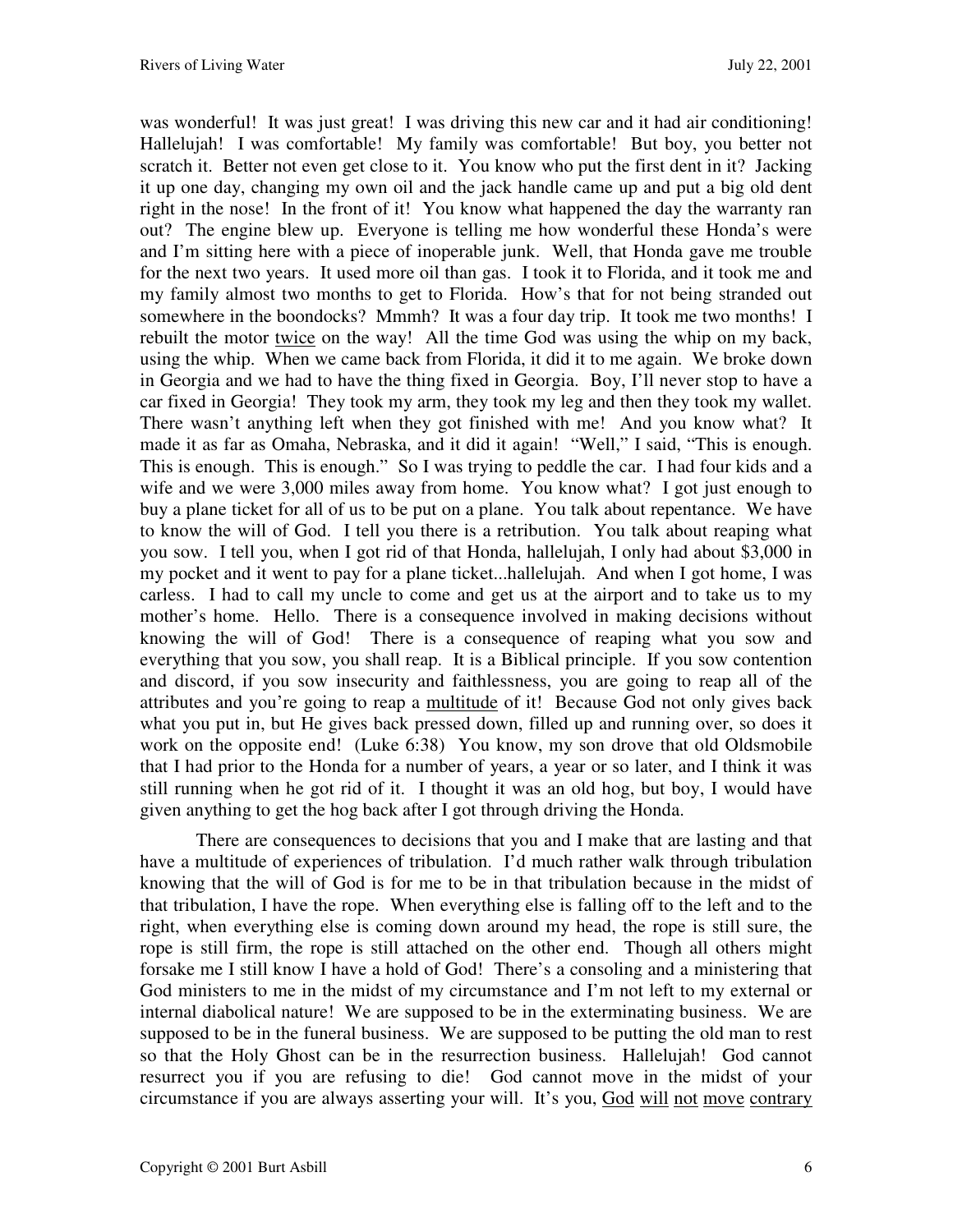to your will. Hello. We do not seem to understand, "Well, if God wants me to do it, He'll just have to make it so that I can do it." Poppycock. Poppycock. Poppycock! Poppycock! There is something that you have to do. You have to stand up. You have to put in and assert your position and your ideal of righteousness, your desire for goodness, your desire for holiness, your desire not to be something other than what God wants you to be!

We have a headache, we take aspirin. I'm not against taking aspirin. I take aspirin. Hallelujah. I'm not against taking aspirin, but the fact of the matter is, I don't know who it was that said, "No pain, no gain." There's something to be said about suffering. Do you hear me? Not suffering for the sake of suffering, but suffering for the sake of the hope of a better resurrection and hanging on in the suffering as long as you can hang on, believing that God is going to move or intervene in your circumstance. Hello? Hello? Hello! Now, you know, I have an affliction that afflicts me sometimes. It hasn't, praise God, afflicted me of late, but something goes wrong back here in the muscles. I don't know what it is, but I know that God is greater than it is. You know how I know that? Because I have been in meetings where I could hardly stand up straight and I would have to walk by holding onto something, but in the midst of my pain and suffering, God speaks to me to get up and to share or to prophesy. I have before said to God, "I can't even walk. I can't even stand up. Why do you want this decrepit, bent over, disabled vessel prophesying a word of encouragement?" Hallelujah. And you know something? It doesn't stop hurting just because I get out of my seat. It doesn't mean that I don't have to hold on to something as I'm walking up to the front. I'm just using that as an illustration. But I'm telling you that in the flow and the blowing of the Holy Ghost, something comes in and begins to regenerate and revitalize my body and there's a loosening of the muscle tissue that no chiropractic service could do! Hello! Hallelujah! Tell me that God is not greater than a physical affliction that afflicts you on a physical level! Hello! I'm not talking about devil. There are things that we do to our body sometimes that are wrong and there are consequences, but I'm saying that God is able to move in that type of a situation and alleviate my position of pain! Jump and shout. Why? Because there is a mindset in God, there is a mindset in God that is greater than the mind with which we have grown up and have developed and have nurtured.

If they would just teach reading, writing and arithmetic, but they don't. They don't do that. They don't do that. They don't do that. That is my contention with the educational system. I'm telling you something - the NEA? It's diabolical. It's headed by demons, demons, demons, demons, demons, demons! They are the ones that are deciding the curriculum, the influx and the outpouring of filth that is coming into the schools. They're involved in diabolical worship, diabolical things. They are! I'm telling you, they are! Some of them are witches. Now, tell me, what good is the curriculum or what are their intentions with regard to reading and writing and arithmetic? They use it as a means by which to bring their students into a position or a place of subjection. Hallelujah.

I believe it's the last day and I believe it is a great day and I believe it's the time of the feast. You know, the Bible talks a lot about the wedding feast. It said that the Lord prepared a feast. The gospels talked about the Lord preparing a feast and inviting the nobles of the land. Well, my contention or my position of belief is the nobles are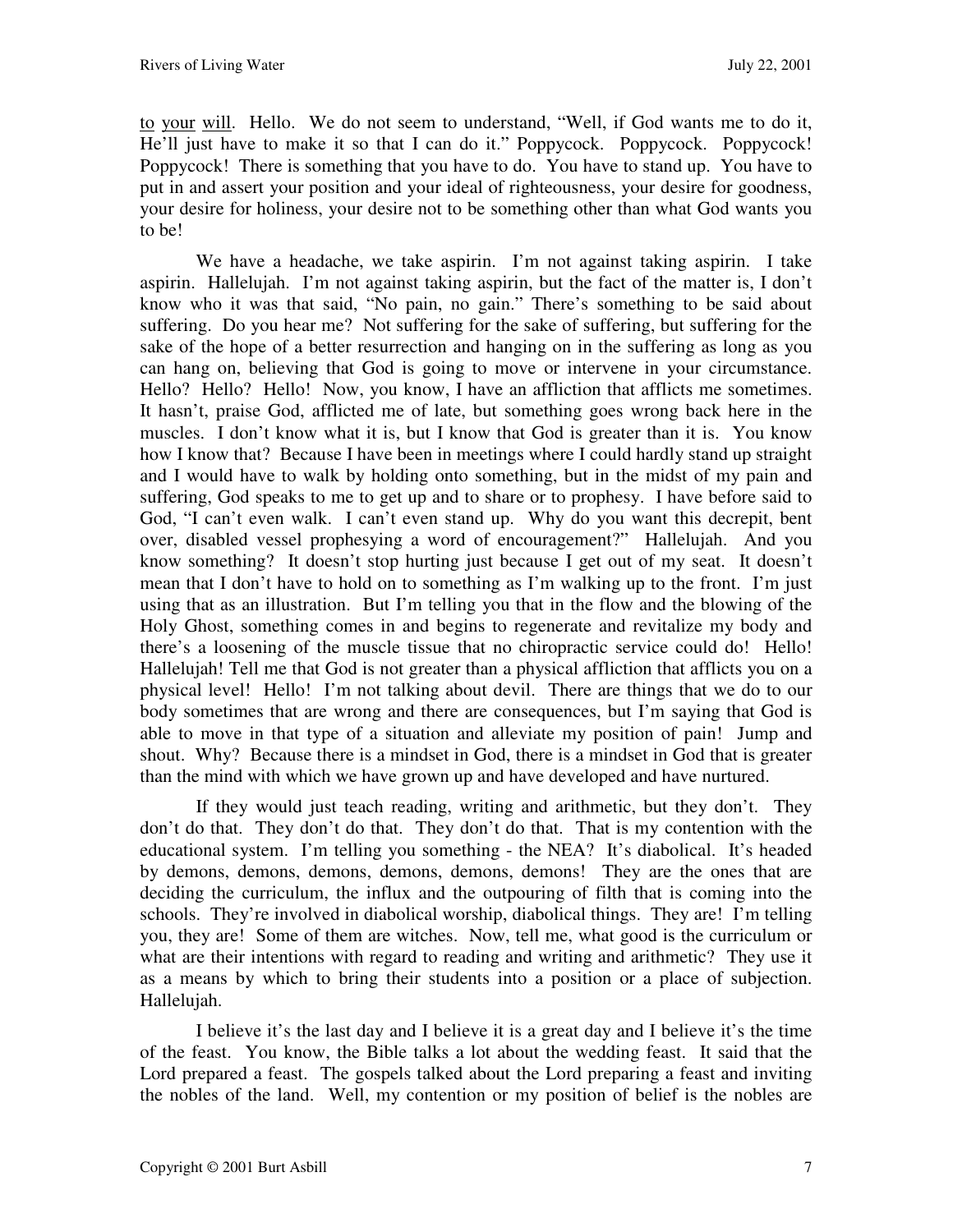those that have heard the Word, have received the Blood of Jesus Christ, have received the power of the Holy Ghost. They have had a taste, as it were, of the things to come. There is a reality or an awareness of the reality of the kingdom that is yet to be manifested. I believe those are those that are called "noble" and they refused to come to the feast that was made. Refused. God is not writing out, as it were, "Dear Brother Jim and Sister Betty, you are invited to this dinner arrangement that I am throwing for my Son. He is getting married." I mean, it's not as blatant, it's not as open as that is. You hear a word, you come to service, you open the Word, you listen to tapes, you watch videos. You watch and you hear and you receive an influx of spirituality. There's something of a ministration and an imparting into you that makes you liable and accountable and it puts you in that position of having received, as it were, a written invitation. Then you go out the door and you're not cognizant of your position of misgiving. You do and you perform in the same manner without the consciousness of your action. Oh, you might have this twinge, you might have this little prick, but pretty soon that even goes away. And the farther you get away from Sunday, the farther you get away from Tuesday or Wednesday night, the farther you get away from it, the less that it is, until at the end of the week when you come together and you come back into this place and you begin to sit down and order your minds, everything seems to be going nowhere. Why? Why? You've spent too much time in the other world. You've spent too much time meddling in the affairs of humanity. You've spent too much time talking about humanity. You've spent too much time looking into humanity. You've spent too much time thinking about humanity. You've spent too much time being human and very little time have you devoted and given to the God that gave you your ability to live forever. We get angry. We get contentious. We get rebellious. We get stiff-necked. We get hard of hearing. We get hard of heart and then we come back and we expect God to forgive everything and everything to be as it was when it was, when it was, when it was, and it's not.

I believe that there is a Word that is going out about the feast. I believe that Jesus is crying now, standing up in the midst of us, us, me, in the midst of my circumstances, in the midst of my mind, in the midst of my emotions. Jesus is standing up saying, **"All those that thirst, let them come unto me."** (John 7:37) Do you know we can reason ourselves right out of our position or the place of excellence that God has reserved for us? You can reason, religiously reason yourself out of that position. Use the right scriptures, use the right ideas, use the right aspect of attitude and reason yourself right out of it. I'm not saying you're not going to heaven. I believe that we will be judged for that which you could have done but you didn't do. I think it's double judgment. If you did something that you shouldn't do, you're going to get judged. If you didn't do something that you should have done, you're going to be judged. One judgment is the other judgment! Hallelujah! Hallelujah!

He said if any man thirst... I don't know about you, are you thirsty? Do you know how Azusa Street started? From three or four, it didn't start as a corporate thing. You know, that's one of the things that I have about these corporate burdens. It's not that I'm not in favor of them, but I think that we're missing the point. We think because we all join together, because somebody puts out a letter about some sort of crisis, and it's not that God doesn't hear it and God doesn't move, sometimes He moves and sometimes He doesn't move. But the thing that bothers me about it is that it doesn't start on an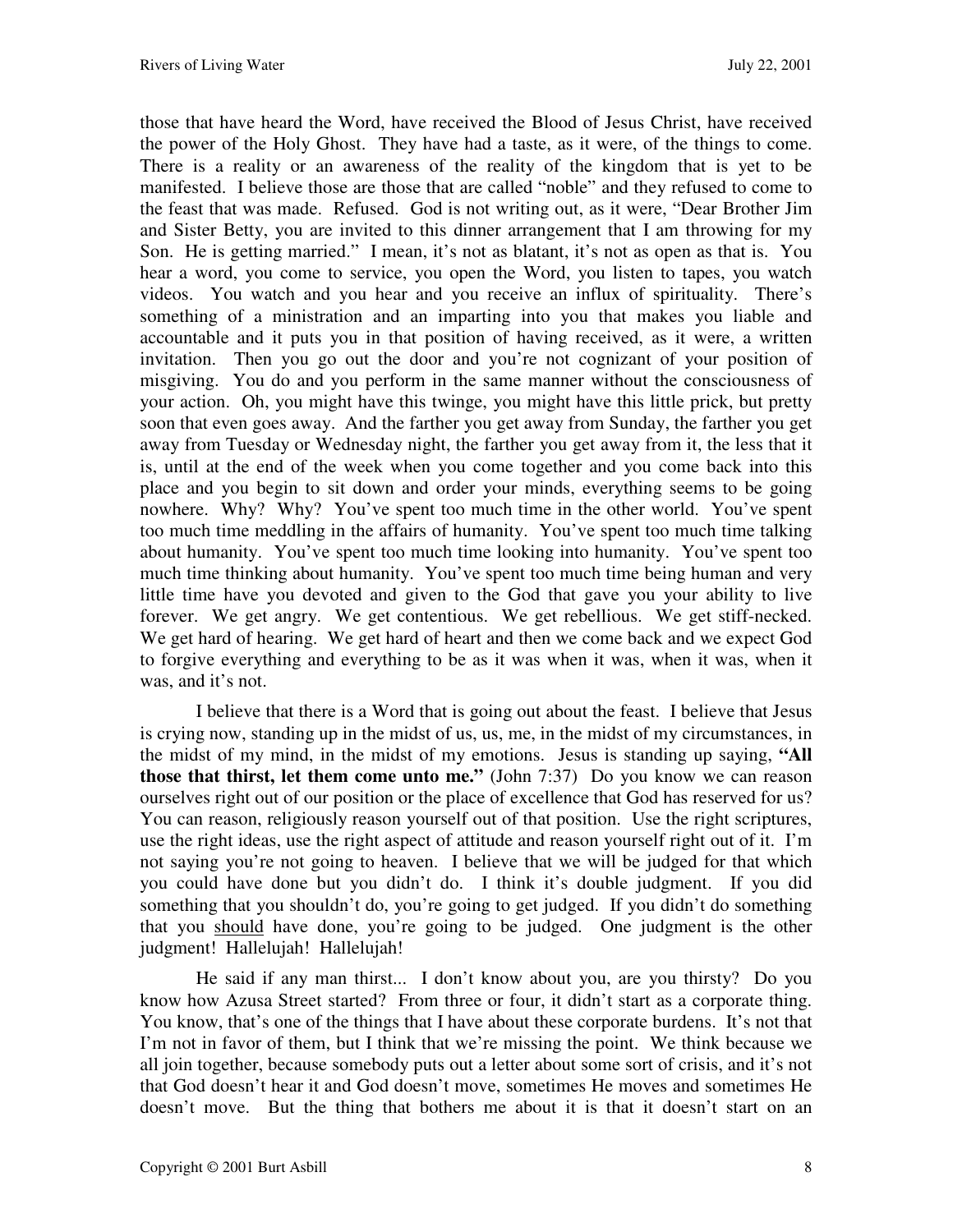individual, grass roots level. It's not that an individual has such a burden upon him and such a pressure in the spirit and such a concern and such a desire for holiness and righteousness that he gets down on his face before God in secret and begins to pour out his soul before the Lord. Hallelujah. It says that God, hearing in secret, rewards openly. There's no, "Well, I did it. I did it. I called the Body to prayer. I called the Body to fasting. I called all of the saints together and we entered in! See, God, what I've done?" There's none of that. Nobody knows who did it and everybody thinks they did it. But God knows who did it. God knows the saint that took the opportunity and the time to get down on their face before God and to pour out their soul, who began to afflict their soul. You know, you can talk about fasting and prayer until your lips fall off. You can talk and talk and talk and talk and talk and talk, and all the time you're stuffing your face and eating and doing all of the things that you normally do. Hallelujah! There's something to be said about someone who goes into their closet and begins to seek God with all of their heart, with all of their mind and there is an open result that happened! Hallelujah! You don't stop until God begins to move in the circumstance or God says to you, "Enough is enough!" You know that God will tell you enough when enough is enough? Do you know that? There's something to be said about the individual, "God, if you can't deliver me, kill me." He means it or she means it and they begin to press God in such a manner and such a way that God hears and God responds.

I don't know that we can be foolish in seeking God for the aspect of the reality of touching God. When Brother Rood began to elaborate and explain the parable that is written in the Bible or the story of the woman with the issue of blood... She was at the end of her rope. She was at the end of her rope and though she could have been killed, she knew she was a dead woman anyway. Do you hear me? She was already dead and in her mind she knew she was already dead. What could these Jews, these pious, religious Jews do to her who was an outcast because of her disease? Kill her? Go ahead, you'd do me a favor! She was dead and she was going to put this man who called himself the Christ to the test! He was either what He said He was or He wasn't! She didn't know Him personally. Do you know the Jews here in this passage of scripture, it's amazing, these men, these people, they're supposed to be learned, intelligent men and they talk about Christ coming out of Bethlehem**. "Is not the Christ come forth out of Bethlehem. We know this man from whence he is."** Nobody asked Him where He was born. They were too interested in their religious rightness. They were too interested in their position of religiousness, hallelujah, to be interested in the gift that had been given to them! Loose! She was out to prove Him, prove Him, prove Him. Jesus says, "Prove me. Prove me. Prove me." He challenges you. He challenges you, He challenges me! "Prove me, prove me, try me!" Hallelujah. This woman was trying Him in the right way. There was no religiousness about her. She was a dead woman. You and I do not realize that we are dead men and women. We are dead men and women! Dead, dead, dead, dead, dead, though we have life, we're dead! If you don't think the devil has not been sucking life out you for all of these years, you're wrong! He's been sucking the life out of us, been sucking the life out of us, been sucking the life out of us, been sucking the life out of us! Cancer comes into our bodies. Heart attacks come into our bodies. This comes into our bodies, that comes into our bodies. Devil has been sapping the life out of us, taking away, taking away, taking away! And we go on as though nothing has happened. Individually, individually, individually go on. Where are the antibodies? Are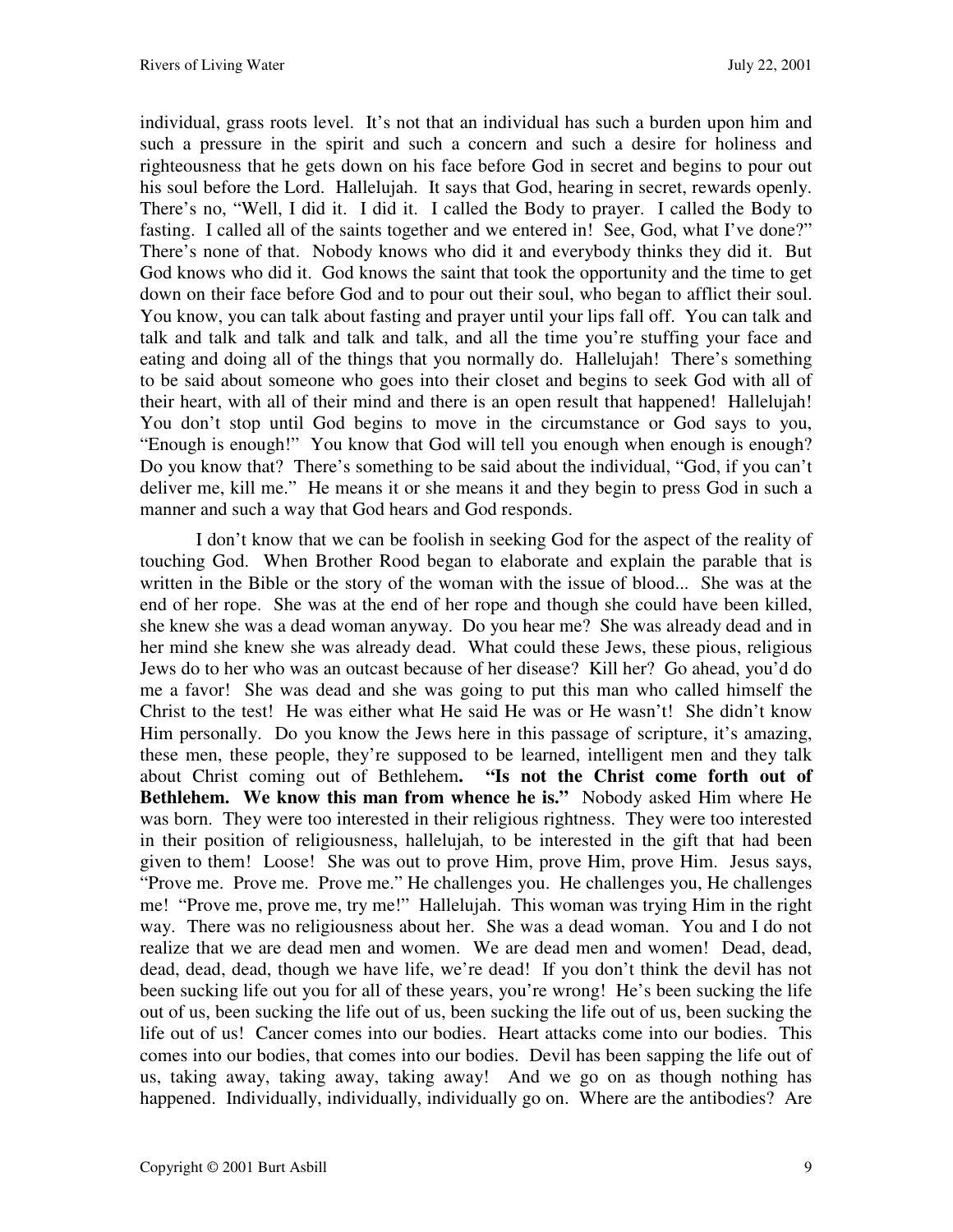they the things that attack when foreign elements are in the body? Cancer makes itself up as though it were a part of the body and then utilizes the body against itself. Is that correct? Well, that's the way I understand it. That's a little like having the form of godliness but denying the power thereof, isn't it? You know, cancer is not a physical disease per se. I think a lot of the cancer that we have in the world today is because of what they have done with regard to the food and stuff like that. Of course, all of the sprays and stuff that we use and all of the things. I'm not one of these people that are looking for holes in the ozone and earth temperature. You know, God is in control of all of that. Not that it could not destroy us, but I believe that God is not going to let it destroy us**.** 

**Except for the elect's sake, except for the elect's sake...** Somewhere in the midst of all of the congregations that are gathering around the world, in the midst of those congregations, there are those that are designated, designated! There is a difference between being designated and apprehended. You and I are designated. I don't know any one that has apprehended. Maybe you have apprehended something. **We're supposed to be apprehending that for which we have been apprehended.** There was a purpose, there was a place, there was something that God desired from the very beginning! Hallelujah! My! I need to go on. I didn't even get down to the verse.

**He cried, He's saying, if any man thirst...** Are you thirsty? In a dry and thirsty land, where no water is. You know, in temperatures like this, any water that there is is all going up. It's all going up. I walk outside and I got sweat all over me, coming out of me. Coming out on top of my head, coming out on the bottom of my head, coming off my fingers. In a dry and thirsty land, where no water is**... He that believeth on me as the scripture saith, out of his belly shall flow rivers of living water. ...rivers of living**  water... Brother Peter was sharing out of II Corinthians 4 last night and I want to go back over it. There was a verse that he used, verse number 2. **1***Therefore seeing we have this ministry...* What ministry? Rivers of living water ministry. Does naming yourself after the scripture give you the nature of the scripture? Living Waters Fellowship, mmh? *Therefore seeing we have this ministry, as we have received mercy, we faint not.* **2***But have renounced the hidden things of dishonesty, not walking in craftiness, nor handling the Word of God deceitfully;* Well, God spoke something to me last night when Brother Peter was ministering. I went home and I looked up the word and I've been meditating on it and I believe that the Lord gave me kind of an understanding of what it means to handle the Word of God deceitfully. Now, in times past, I've always felt like, well, you take the scripture or you do this or you move in some manner scriptural knowledge to justify an action that is wrong, or to justify an action that you're doing as though it was right but yet is wrong, or use it in a manner by which you might bring others into a place of deceit or deception. That's what I thought handling the Word of God deceitfully meant. I'm not saying that it cannot be in that aspect, but there is something, I think, a little closer to home and more pertinent to the Body at large and you and I as individuals with regard to what God spoke to me concerning that scripture. The number one definition is "practicing or tending to practice deceit." When I read that, God spoke to me and He said, "Not walking what you preach. Not walking what you preach." You can preach righteousness, do you know, and have it anointed? Do you know you can preach sons of God and have it anointed? Do you know that you can preach salvation and people get saved? Do you know that you can preach baptism of the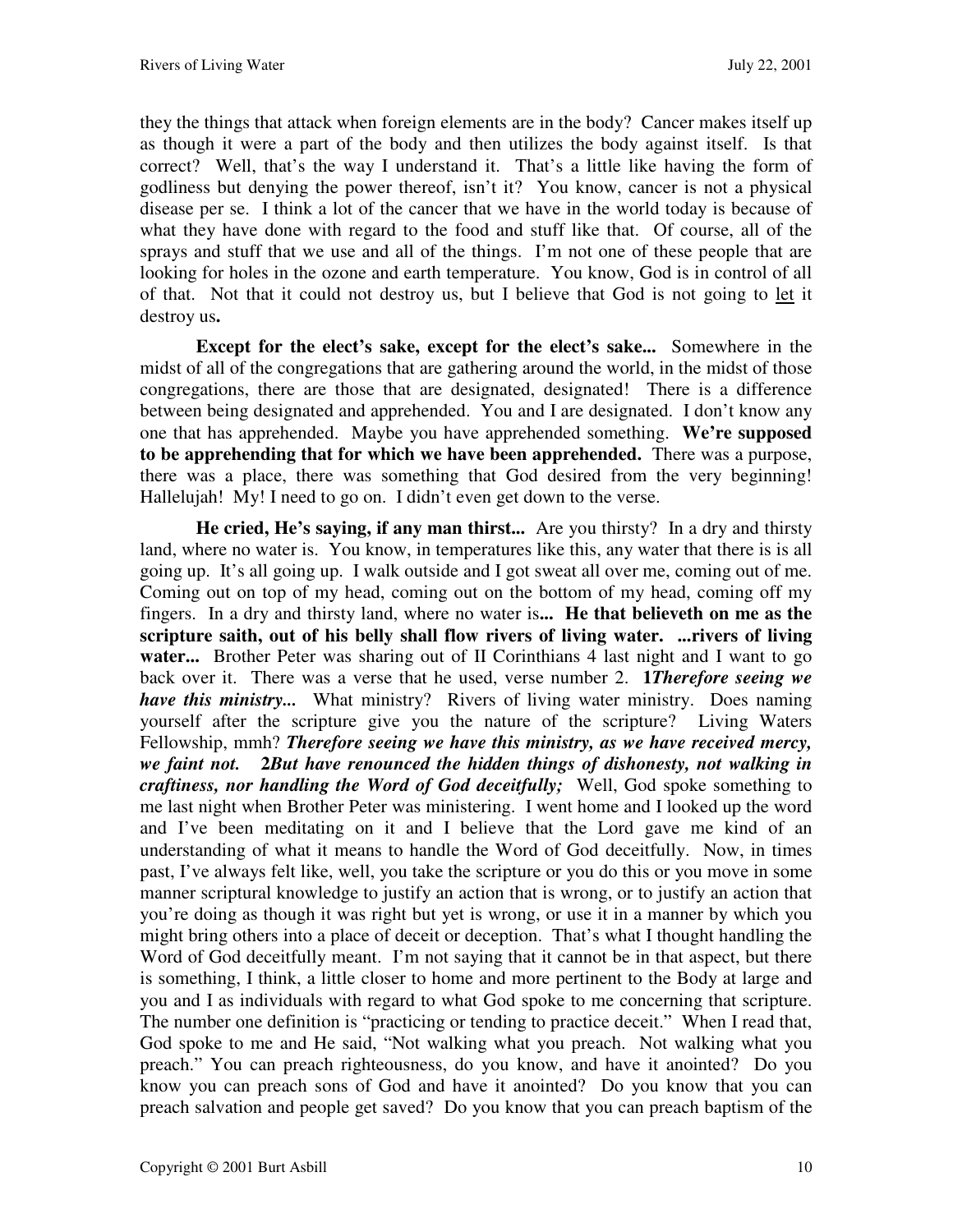Holy Ghost and people be baptized with the Holy Ghost and not be righteous? Do you know that a sinner can get up and begin to preach in the name of Jesus and people will get saved? Hello? And his motive is that of financial and material gain. People will be healed under his ministry, people will be saved under his ministry, people will be filled with the Holy Ghost. Why? Because God honors His Word and He wants you and I saved and redeemed. And if a donkey wants to preach it, God will anoint him, because there is someone in the congregation who'll receive it. Now, do you think the reward of the saved is the same as the reward of the saver? You reap what you sow. If you are sowing deception, you will reap deception. If you are sowing graft and corruption, you will reap graft and corruption, maybe in your own body. It's not walking what you preach. If you preach sons of God, if you profess sons of God... Now, I'm not talking about just preachers. I'm talking about those who hear it and say, "This is the Word of the Lord; this is what I want to do; this is what I want to be; this is where I want to be." I'm telling you, there is a manner and a fashion in which you preach by your lifestyle, the things that you do, the things that you say, the things that you wear, the way that you behave yourself, the things that you get involved with and who you're involved with in it? There is a consequential action... God said **out of your belly, out of your belly shall flow rivers of living water.** And as our brother was talking about it the other night we know that that scripture is out of Ezekiel 47. It's not just a matter of the word flowing out of you as you being in the water and the water in you, and, to an extent, which the water has control over you, by which you might be able to perform and do the will of God.

*...not handling the Word of God deceitfully but by manifestation...* It says "manifestation." It means "an outward expression that is visible." It doesn't mean a thought or a concept that you're thinking about. "Well, I can't do that." Think, think, think, think. "I don't want to be involved with that." Think, think, think, think. "I can't participate in that." Think, think, think, think, think, and all of the time it's going on around you. There is no outward manifestation. There is no revelation or illumination of life that comes forth out of your countenance, out of your mouth, out of your action. Sometimes the best avenue of escape is to flee. Pick up your feet and point them in the opposite direction and move them just as fast as you can move them! If you don't think God won't tell you to run sometimes, you travel with me sometime. There have been a few times when God told us to run. And let me tell you, we ran. Hallelujah.

*...by manifestation of the truth commending ourselves...* What truth? The truth of, one of the truths or part of the truths of the cascade of the abundance of living water. Do you know that a hidden underground source of water can have many avenues of release and you can go on one side of a mountain and you can find this little trickle, little trickle coming out of the rock? You've probably seen them if you have spent much time up in the mountains (well, that'd be kind of hard to do around here). A little trickle coming out of the side of the mountain and then you go around the other side of the mountain and there's this gusher. You know, they're all coming from the same place. They're all coming from the same source. It's like you and I as Christians, you understand, the one that is on the other side that is gushing out, that is pouring out and you can say, "Oh, that's not my nature." You've got that right. I'll say amen to that. It isn't your nature. It's God's nature! And God's will is that every man be a river of living water! River in the style and in the form and in the fashion which God has created you.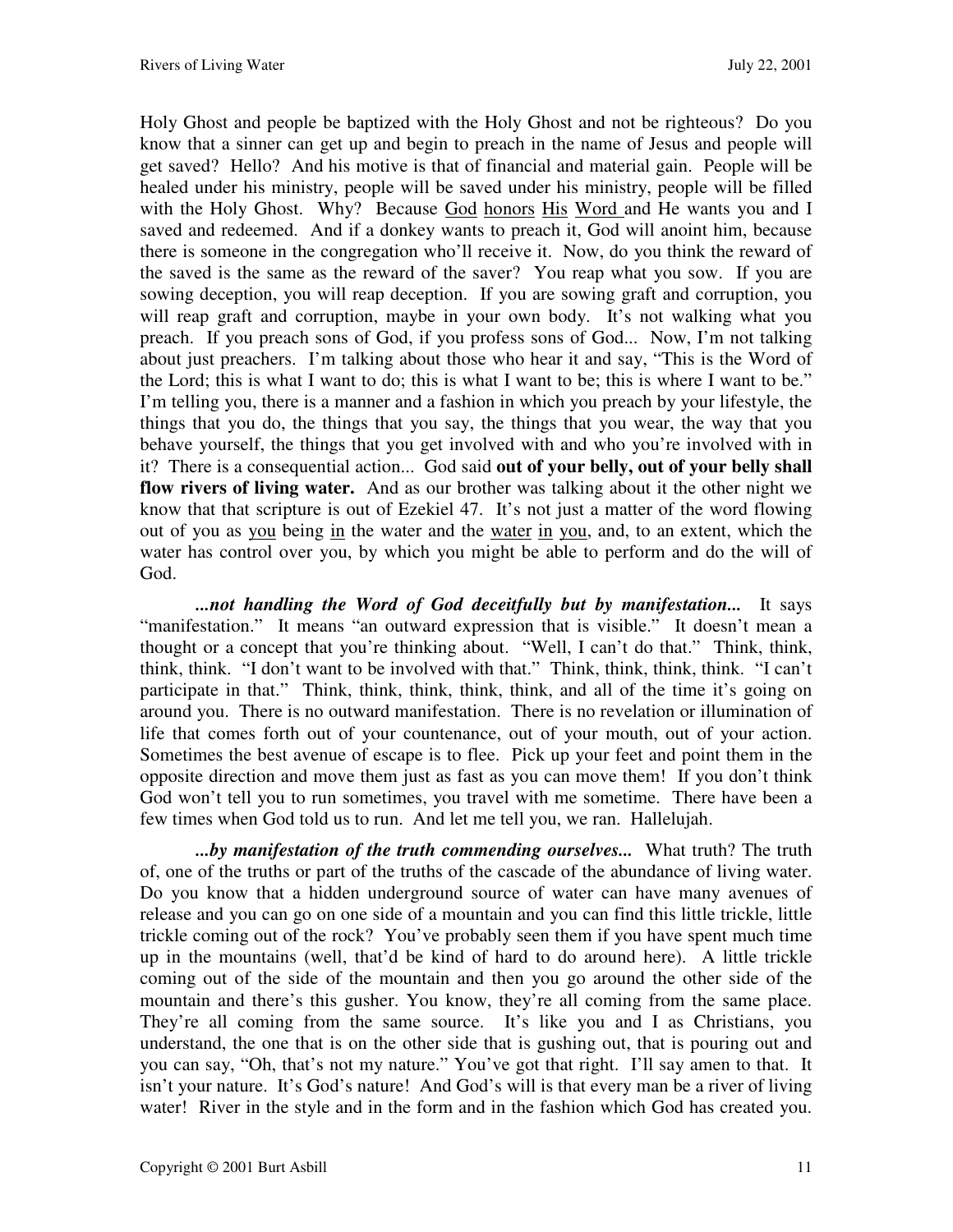If you are diminutive, demure, soft, praise God, but be gushing! Be diminutive, demure, soft gusher! Let the truth, let the truth, let the truth, let the truth, the truth, the truth**, the revelation of Christ in you the hope of glory! Hallelujah! The Christ in you is your hope of glory!** It isn't the man that signs your check. It isn't the man that makes you all kinds of promises. It's Christ in you! Christ in you! You have a responsibility, you have a demand, a command that is upon you to allow the truth of God that is within you to manifest itself in the nature of the kingdom that you are desirous to apprehend. You know, I'm all for people being saved. I am. I praise God for it, the evangelistic ministry and arm of the Body. But I'm also very concerned about people coming on into God, growing in God, becoming like God and reaching out unto others with the God that is in them! Hallelujah! Hallelujah! Glory to God!

*...to every man's conscience...* That means every man's conscience, means every man's conscience. That means that there must be a conscious acknowledgment of the truth that is in you. Hello. They may get mad. That's an acknowledgment of the truth. You may be persecuted, you may be stoned, you may get fired. I knew a man who would not compromise his position because they felt that it was necessary for them to participate on a party level and because of his convictions and because of his beliefs, he refused to do it. Now, he didn't just say, "I'm not going," or didn't show up. He told them that, on the basis of the election, hallelujah, and because of the Blood of Jesus Christ that had been imparted at such a cost to him, he was unable to attend. They gave him his walking papers. Said he didn't fit. Hallelujah! Hallelujah! Glory! Glory! You know, he went away rejoicing, counting himself that he was counted worthy to suffer. Hallelujah! I don't think God looks at that as being presumptuous! Hallelujah! It says of the disciples that they went away rejoicing for the purpose of knowing that they had suffered for the sake of God. Hallelujah. Hallelujah. We have filled up and we have paid back a little of what you've given unto us! Glory, glory, glory, glory, glory! Glory! We need to get up into the heavenlies! Hallelujah!

*He that believeth...* Do you believe Him? Then say it with your actions. Don't always say it with your words. "I love you, Jesus." Sometimes we can't even say that. "I want you, Jesus." Oh, it's easy to be sanctimonious and spiritual in a spiritual environment, but when you're in the grinder and you've got your face to the stone, or your face is to the floor, you're in contention with someone, or someone is in contention with you or you're feeling sorry for yourself...of course, maybe I'm the only one that does that. You know, that's when you are your worst, greatest enemy, when you're feeling sorry for yourself. Oh yes, "They shouldn't talk to me that way. They shouldn't treat me that way." Rivers of living water! Rivers, rivers, rivers, rivers, gushing rivers! You know, the only thing that is going to contend with the flood that is being poured out of the dragon's mouth is rivers of living, fresh, clean water! You know, it's going to make a manifestation of the truth of the diabolical nature of the environment of the water that people are drinking. "Why am I drinking this when I could be drinking that." Where is the thought, "You've got something, I want it." Do you know I used to go around in church, I used to hear testimonies all the time. I don't hear testimonies anymore about people saying, "I want what you've got. You've got something that I don't got, but I want it!" What have you got? What have you got that they don't want? Is what you've got what they have? I think it's a valid question. Don't want to be fired for doing a job